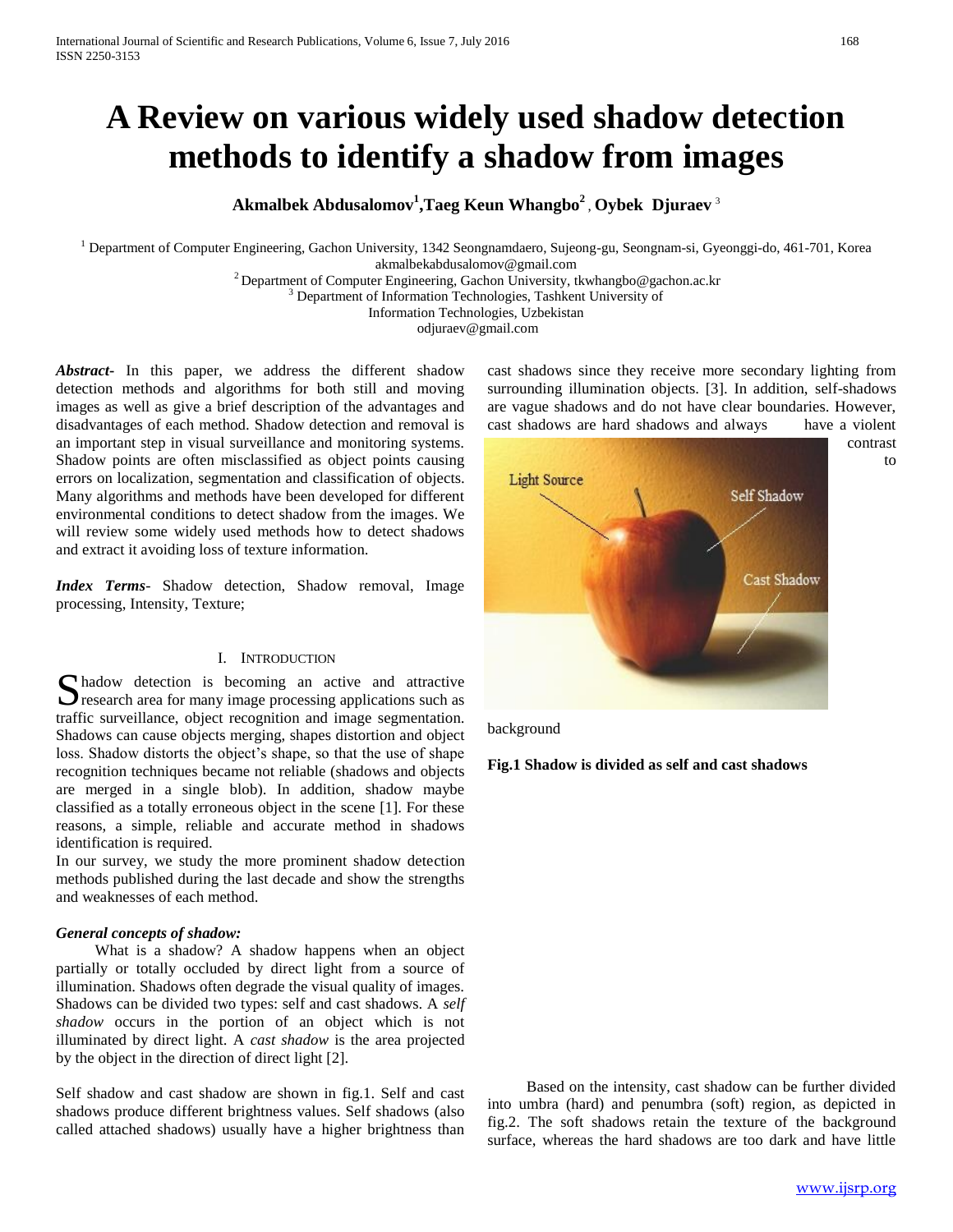texture. Thus the detection of hard shadows is complicated because they can be mistaken for dark objects rather than shadows.



**Fig.2 Types of shadow (umbra and penumbra)**

 Though most of the shadow detection methods need multiple images for camera calibration, the best technique must be able to extract shadows from a single image [4].

#### **SHADOW DETECTION**

 The shadow detection process consists of two challenging subtasks: detecting the shadowed region and restoring the illumination in that region. The detection task involves some degree of image understanding in order to determine whether a pixel is dark due to a shadow or the reflectance at the corresponding scene point. Accomplishing this task requires making some assumptions about the shadowed surfaces in the scene and asking the user for some hints. The restoration task is also challenging, as it attempts to eliminate any perceivable differences between the originally lit and the restored parts of the images. In particular, it is difficult to avoid differences in local contrast and in the amount of noise between two regions [5].

# **Previous Works**

 It is easier for the human eye to distinguish shadow from objects. However, identifying shadows by computer is  $\mathbf{I} \cdot \mathbf{a}$ challenging research problem. It is therefore of great importance to discover ways of properly detecting shadows and removing them while keeping other details of the original image intact. A significant amount of research has been performed on detecting and removing shadows over the past few years.

 The Pyramid-Based shadow removal (PBSR) was proposed [5] to detect and remove shadows from a single image. In this approach, first identify shadowed and lit areas on the same surface in the scene using an illumination-invariant distance measure. These areas are used to estimate the parameters of an affine shadow formation model. A novel pyramid-based restoration process is then applied to produce a shadow-free image, while avoiding loss of texture contrast and introduction of noise.

 The main goal of this method is a nearly-automatic tool capable of producing high-quality shadow free images. PBSR method is applicable to cast shadows resulting from the occlusion of a single primary light source. Shor et al. in [5] further assume that each shadow to be removed is cast onto a

scene surface (a region with coherent color and texture) that has both shadowed and unshadowed parts.

 Prati et al [6] evaluated the usefulness of several shadow detection methods using the following two metrics, which indicate the shadow detection rate ( $\eta$ ) and the shadow discrimination rate ( *ξ* ):

$$
\eta = \frac{TP_S}{TP_S + FN_S} \sum_{\text{and}} \xi = \frac{TP_F}{TP_F + FN_F} \tag{1}
$$

 Here TP and FN stand for true positive and false negative pixels with respect to either shadows (S) or foreground objects (F). The shadow detection rate is concerned with labeling the maximum number of cast shadow pixels as shadows. The shadow discrimination rate is concerned with maintaining the pixels that belong to the moving object as foreground. Current shadow detection methods present a compromise between the two rates [6].

 In [7] authors describe new shadow detection method that is able to achieve both good shadow detection and discrimination rates, leading to improved tracking in surveillance scenarios. The proposed method first uses chromaticity information to create a mask of candidate shadow pixels, followed by employing gradient information to remove foreground pixels that were incorrectly included in the mask.

 The method has five steps: (1) pre-selection of shadow pixels based on chromaticity invariance, (2) grouping of shadow pixels into candidate shadow regions, (3) selection of pixels with significant gradient magnitude in each region, (4) calculation of the gradient direction distance between the given frame and the background reference image for each selected pixel, (5) for each candidate shadow region, correlation of the gradient direction between the given frame and the background image to determine which regions are shadows. The five steps are described in more detail and the whole process is clearly explained in [7].

# **I. Widely used shadow detection algorithms.** *Texture-based shadow detection method*

 Texture-based shadow detection methods typically follow two steps: **(1)** selection of candidate shadow pixels or regions, and **(2)** classification of the candidate pixels or regions as either foreground or shadow based on texture correlation [8]. Selection of the shadow candidates is done with a weak shadow detector, usually based on spectral features. Then, each shadow candidate is classified as either object or shadow by correlating the texture in the frame with the texture in the background reference. If a candidate's texture is similar in both the frame and the background, it is classified as shadow. First, for each candidate region, the gradient magnitude  $|\nabla_p|$  and gradient direction  $\theta_p$  at each pixel  $p = (x, y)$  are calculated using:

 $|\nabla p| = \sqrt{\nabla x^2 + \nabla y^2}$ 

(2)

$$
\theta p = \arctan 2(\nabla_{y} / \nabla_{x)}
$$
 (3)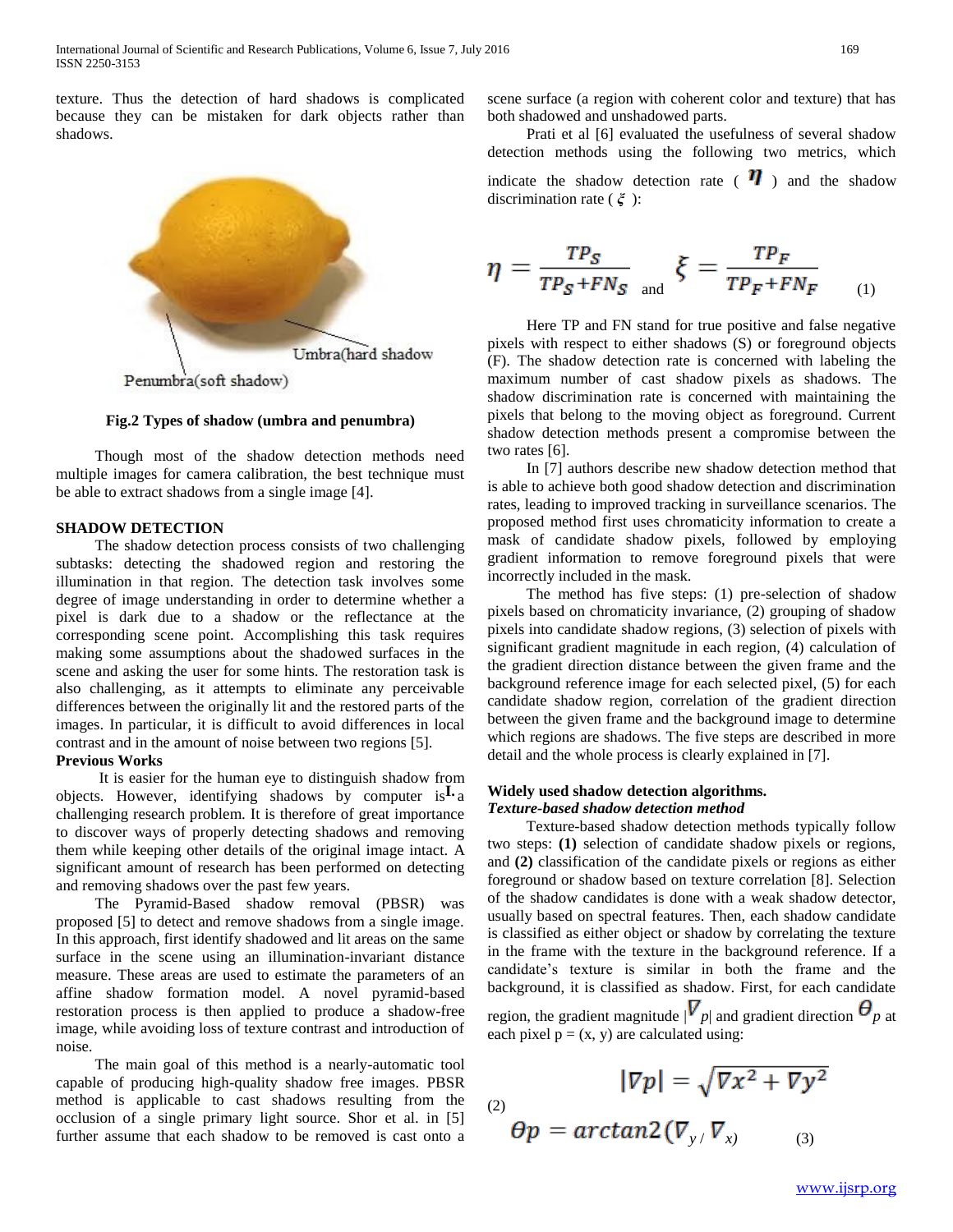where  $V_{v}$  is the vertical gradient (difference in intensity between the pixel and the pixel in the next row), while  $V_x$  is the horizontal gradient. The function arctan2(·) is a variant of arctan(·) that returns an angle in the full angular range  $[-\pi, \pi]$ , allowing the gradient direction to be treated as a true circular variable. Only the pixels with  $|V_{p}|$  greater than a certain threshold  $\tau_m$  are taken into account to avoid the effects of noise, which is stronger in the smooth regions of the frame.

| Techniques    | Advantages        | Disadvantages        | Reference |
|---------------|-------------------|----------------------|-----------|
| Texture-based | Do not depend     | Multiple             | [7],[8]   |
| methods       | colors,<br>on     | processing steps     |           |
|               | robust<br>tο      |                      |           |
|               | illumination      |                      |           |
|               | changes           |                      |           |
| Chromacity-   | The fastest to    | Sensitive<br>to      | [9]       |
| based methods | implement and     | pixel-level noise    |           |
|               | inexpensive       |                      |           |
| Physical      | Significantly     | Need more            | [10],[11] |
| methods       | faster in a real- | operations           |           |
|               | time              |                      |           |
| Geometry-     | Work directly     | Fails<br>when<br>the | [12]      |
| based method  | in the input      | shadows have the     |           |
|               | frame             | same orientations    |           |

#### **Table 1: Advantages and Disadvantages of the Techniques**

 The Table 1 consists of current widely used methods with their advantages and drawbacks. So we can conclude various processes can be used for shadow detection and elimination and similarly can be improved by developing new algorithms to introduce new methods. The following criteria should be given importance for discovering new methods [13].

 1) Shadow detection and removal should be sturdy, fast and automatic.

 2) The algorithms/methods should reduce or completely remove the shadow from images and improve its image quality.

 3) While removing the shadow without removing or losing the information or data is a major criterion to be taken in mind [14]. These recommendations may also assist in improving the shadow removal algorithm.

#### II. CONCLUSION AND FUTURE DIRECTIONS

 In this paper, we described efficient methods for segmenting cast shadows in both still and moving images. Among variety of methods discussed, Texture-based shadow detection method is a potentially powerful technique for detecting shadows as textures are highly distinctive, do not depend on colors, and is robust to illumination changes. Pyramid-Based algorithm is also very efficient among all methods and best suited to remove shadows indoor and outdoor environmental images and introduces the noise in the scene; it uses the illumination invariant technique to avoid the loss of texture contrast similarly for the video surveillance image scenes. The main conclusion is that only the simplest methods are suitable for generalization, but in almost every particular scenario the result could be significantly improved by adding assumptions.

 As mentioned above, all methods have strengths and weaknesses, in the future work we are going to upgrade and improve one of the shadow detection algorithms and implement in various fields as well as in computer vision applications, in order to identify the shadow regions.

#### ACKNOWLEDGEMENT

 I wish to thank Professor Taeg Keun Whangbo under Department of Computer Engineering for his support over the period in which this paper was written. I also express my gratitude to my parents for their encouragement and my colleagues for their constant cooperation. I would like to express my gratitude towards my college, Gachon University, for giving me the opportunity to make its facilities available for me.

#### **REFERENCES**

- [1] A. Leone, C. Distante and F. Bucclieri. A texture-based approach for shadow detection. Pattern Recognition, 2005 IEEE.
- [2] E. Salvador, A. Cavallaro and T. Ebrahimi. Cast shadow segmentation using invariant color features. Computer Vision and Image Understanding 95 (2004) 238-259
- [3] P. Garg and K. Goyal. Detection and Removal of Shadow using Chromaticity. Pattern Recognition, Vol. 5 (4), 2014, 5745-5747.
- [4] K. Dep and A. Huq Suny. Shadow detection and removal based on YCbCr color space. DOI: 10.6029/smartcr.2014.01.003
- [5] Y. Shor and D. Lischinski. The shadow meets the mask: Pyramid-based shadow removal. Computer Graphics Forum, 27:577–586, 2008.
- [6] A. Prati, R. Cucchiara, I. Mikic, and M. Trivedi. Analysis and detection of shadows in video streams: a comparative evaluation. In IEEE Conf. Computer Vision and Pattern Recognition, volume 2, pages 571–576, 2001.
- [7] A. Sanin, C. Sanderson, and B. Lovell. Improved shadow removal for robust person tracking in surveillance scenarios. In International Conference on Pattern Recognition, pages 141–144, 2010. DOI: 10.1109/ICPR.2010.43.
- [8] A. Sanin, C. Sanderson, B C. Lovell. Shadow detection: A survey and comparative evaluation of recent methods [J]. Pattern Recognition, 2012, 45(4): 1684−1695.
- [9] R. Cucchiara, C. Grana, M. Piccardi, and A. Prati. Detecting moving objects, ghosts, and shadows in video streams. IEEE Transactions on Pattern Analysis and Machine Intelligence, 25(10):1337–1342, 2003.
- [10] J.-B. Huang and C.-S. Chen. Moving cast shadow detection using physicsbased features. In IEEE Conference on Computer Vision and Pattern Recognition, pages 2310–2317, 2009.
- [11] S. Nadimi and B. Bhanu. Physical models for moving shadow and object detection in video. IEEE Transactions on Pattern Analysis and Machine Intelligence, 26(8):1079–1087, 2004.
- [12] J.-W. Hsieh, W.-F. Hu, C.-J. Chang, and Y.-S. Chen. Shadow elimination for effective moving object detection by Gaussian shadow modeling. Image and Vision Computing, 21(6):505–516, 2003.